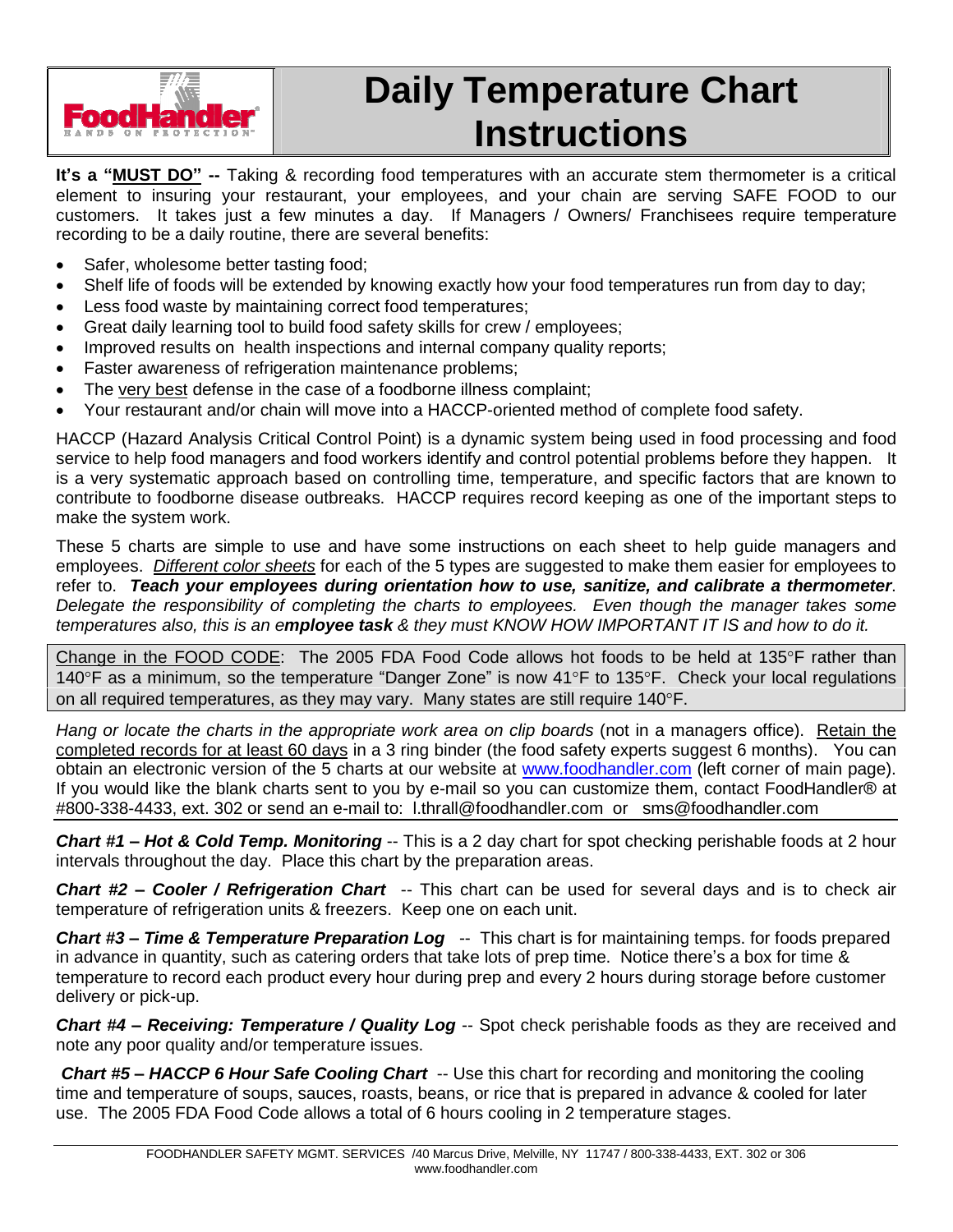

### **Hot / Cold Food Temperature Monitoring Chart #1**

| Week of:                                              |                | $CIRCLE\sqrt$  |           |                                |                |                |                |                                                                     |    |             |                         |                |
|-------------------------------------------------------|----------------|----------------|-----------|--------------------------------|----------------|----------------|----------------|---------------------------------------------------------------------|----|-------------|-------------------------|----------------|
|                                                       |                |                |           | Day 1: M - T- W- TH -F- SA- SU |                |                |                | Day 2: M -T - W- TH- F- SA- SU                                      |    |             |                         |                |
| <b>Menu Items</b>                                     | AM temps.      |                | PM temps. |                                | AM temps.      |                |                | PM temps.                                                           |    |             |                         |                |
| time $\rightarrow$<br>$\sqrt{\phantom{a}}$ Cold Foods | $\overline{7}$ | $\overline{9}$ | 11        | $\mathbf 1$                    | $\overline{3}$ | $5\phantom{1}$ | $\overline{7}$ | $\overline{9}$                                                      | 11 | $\mathbf 1$ | $\overline{\mathbf{3}}$ | $5\phantom{1}$ |
|                                                       |                |                |           |                                |                |                |                |                                                                     |    |             |                         |                |
|                                                       |                |                |           |                                |                |                |                |                                                                     |    |             |                         |                |
|                                                       |                |                |           |                                |                |                |                |                                                                     |    |             |                         |                |
|                                                       |                |                |           |                                |                |                |                |                                                                     |    |             |                         |                |
|                                                       |                |                |           |                                |                |                |                |                                                                     |    |             |                         |                |
|                                                       |                |                |           |                                |                |                |                |                                                                     |    |             |                         |                |
|                                                       |                |                |           |                                |                |                |                |                                                                     |    |             |                         |                |
|                                                       |                |                |           |                                |                |                |                |                                                                     |    |             |                         |                |
|                                                       |                |                |           |                                |                |                |                |                                                                     |    |             |                         |                |
|                                                       |                |                |           |                                |                |                |                |                                                                     |    |             |                         |                |
|                                                       |                |                |           |                                |                |                |                |                                                                     |    |             |                         |                |
|                                                       |                |                |           |                                |                |                |                |                                                                     |    |             |                         |                |
|                                                       |                |                |           |                                |                |                |                |                                                                     |    |             |                         |                |
|                                                       |                |                |           |                                |                |                |                |                                                                     |    |             |                         |                |
|                                                       |                |                |           |                                |                |                |                |                                                                     |    |             |                         |                |
| $\sqrt{ }$ Hot Foods                                  | $\overline{7}$ | 9              | 11        | $\mathbf 1$                    | $\mathbf{3}$   | $5\phantom{1}$ | $\overline{7}$ | 9                                                                   | 11 | 1           | $\mathbf{3}$            | 5              |
|                                                       |                |                |           |                                |                |                |                |                                                                     |    |             |                         |                |
|                                                       |                |                |           |                                |                |                |                |                                                                     |    |             |                         |                |
|                                                       |                |                |           |                                |                |                |                |                                                                     |    |             |                         |                |
|                                                       |                |                |           |                                |                |                |                |                                                                     |    |             |                         |                |
|                                                       |                |                |           |                                |                |                |                |                                                                     |    |             |                         |                |
|                                                       |                |                |           |                                |                |                |                |                                                                     |    |             |                         |                |
|                                                       |                |                |           |                                |                |                |                |                                                                     |    |             |                         |                |
|                                                       |                |                |           |                                |                |                |                |                                                                     |    |             |                         |                |
|                                                       |                |                |           |                                |                |                |                |                                                                     |    |             |                         |                |
|                                                       |                |                |           |                                |                |                |                |                                                                     |    |             |                         |                |
|                                                       |                |                |           |                                |                |                |                |                                                                     |    |             |                         |                |
|                                                       |                |                |           |                                |                |                |                |                                                                     |    |             |                         |                |
|                                                       |                |                |           |                                |                |                |                |                                                                     |    |             |                         |                |
|                                                       |                |                |           |                                |                |                |                |                                                                     |    |             |                         |                |
|                                                       |                |                |           |                                |                |                |                |                                                                     |    |             |                         |                |
|                                                       |                |                |           |                                |                |                |                |                                                                     |    |             |                         |                |
|                                                       |                |                |           |                                |                |                |                |                                                                     |    |             |                         |                |
|                                                       |                |                |           |                                |                |                |                | * Spot check internal food temps. with a sanitized stem thermometer |    |             |                         |                |

Recommended internal temperature of **COLD FOODS 41F or below** (2005 FDA Food Code)

 Recommended internal temperature of **HOT FOODS 140F or above** (2005 FDA Food Code allows 135**F, but some states have not adopted the lower hot hold temp.ócheck local regulations)**

- Recommended internal temperature of **REHEATED FOODS 165F** or above in 2 hours or less
- Check local food regulations to confirm your requirements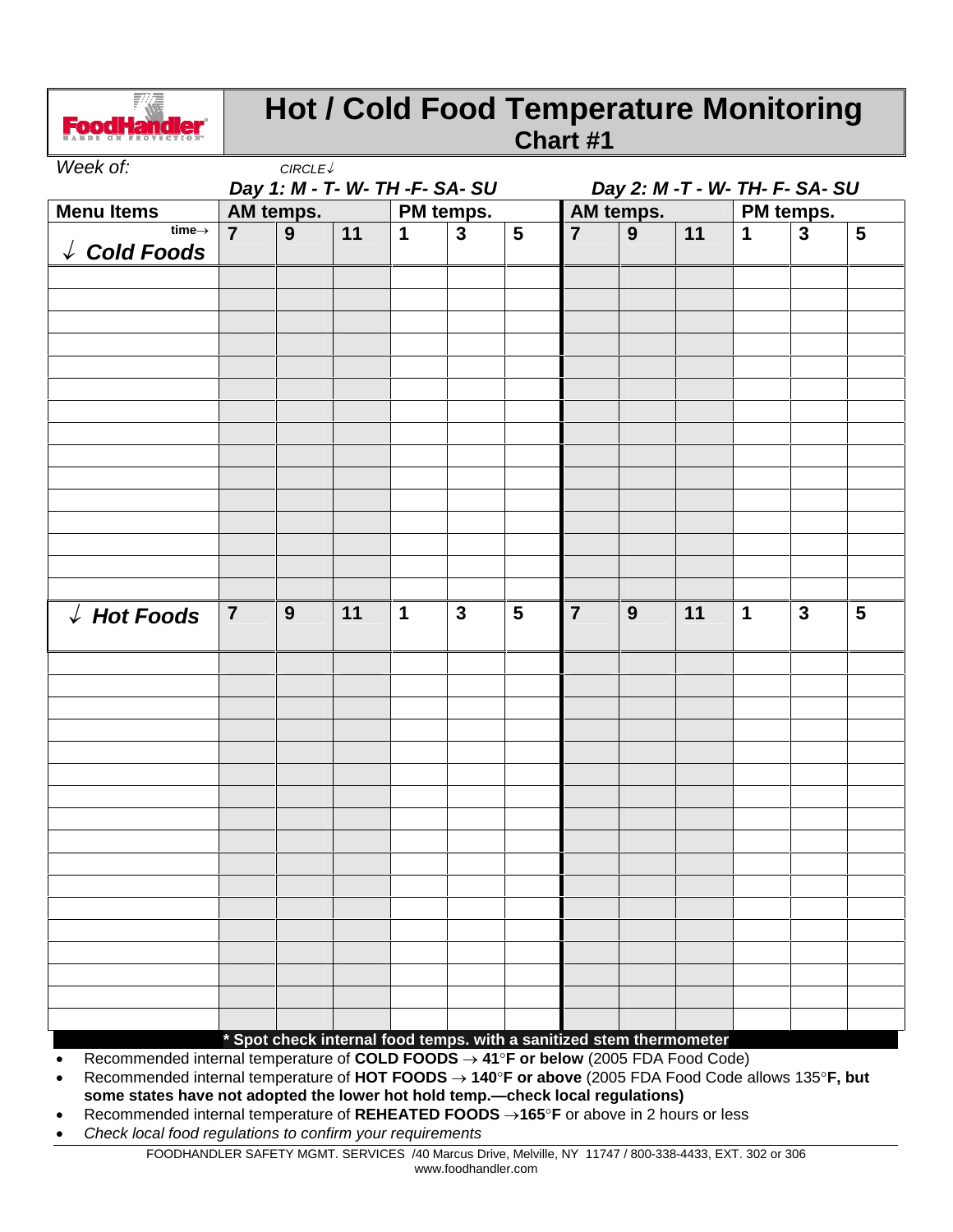

### **Cooler Refrigeration Temperature Chart #2**

|                 |           |       |                     |                                                 |            | Cooler / Freezer # _________ |
|-----------------|-----------|-------|---------------------|-------------------------------------------------|------------|------------------------------|
|                 | 6:00 a.m. |       | 10:00 a.m 2:00 p.m. | (Record ambient or air temperture)<br>6:00 p.m. | 10:00 p.m. |                              |
| Date $\sqrt{ }$ | Temp.     | Temp. | Temp.               | Temp.                                           | Temp.      | <b>Initials / Comments</b>   |
|                 |           |       |                     |                                                 |            |                              |
|                 |           |       |                     |                                                 |            |                              |
|                 |           |       |                     |                                                 |            |                              |
|                 |           |       |                     |                                                 |            |                              |
|                 |           |       |                     |                                                 |            |                              |
|                 |           |       |                     |                                                 |            |                              |
|                 |           |       |                     |                                                 |            |                              |
|                 |           |       |                     |                                                 |            |                              |
|                 |           |       |                     |                                                 |            |                              |
|                 |           |       |                     |                                                 |            |                              |
|                 |           |       |                     |                                                 |            |                              |
|                 |           |       |                     |                                                 |            |                              |
|                 |           |       |                     |                                                 |            |                              |
|                 |           |       |                     |                                                 |            |                              |
|                 |           |       |                     |                                                 |            |                              |
|                 |           |       |                     |                                                 |            |                              |
|                 |           |       |                     |                                                 |            |                              |
|                 |           |       |                     |                                                 |            |                              |
|                 |           |       |                     |                                                 |            |                              |
|                 |           |       |                     |                                                 |            |                              |
|                 |           |       |                     |                                                 |            |                              |
|                 |           |       |                     |                                                 |            |                              |
|                 |           |       |                     |                                                 |            |                              |
|                 |           |       |                     |                                                 |            |                              |
|                 |           |       |                     |                                                 |            |                              |
|                 |           |       |                     |                                                 |            |                              |
|                 |           |       |                     |                                                 |            |                              |
|                 |           |       |                     |                                                 |            |                              |

Reviewed by: Date:

#### **Internal cold food temperatures should not be over 41 F Freezer temperature should be 0F or below**

 $\Rightarrow$ 35 $\degree$  to 38 $\degree$  F is ideal air temperature for most refrigeration, but lower temperature increases shelf life of foods.

Remember the food temperature will always be higher than the air temperature in the cooler.

(Example: If the air temperature is 38 $\degree$  F, you internal food temperature might be 40 $\degree$  F)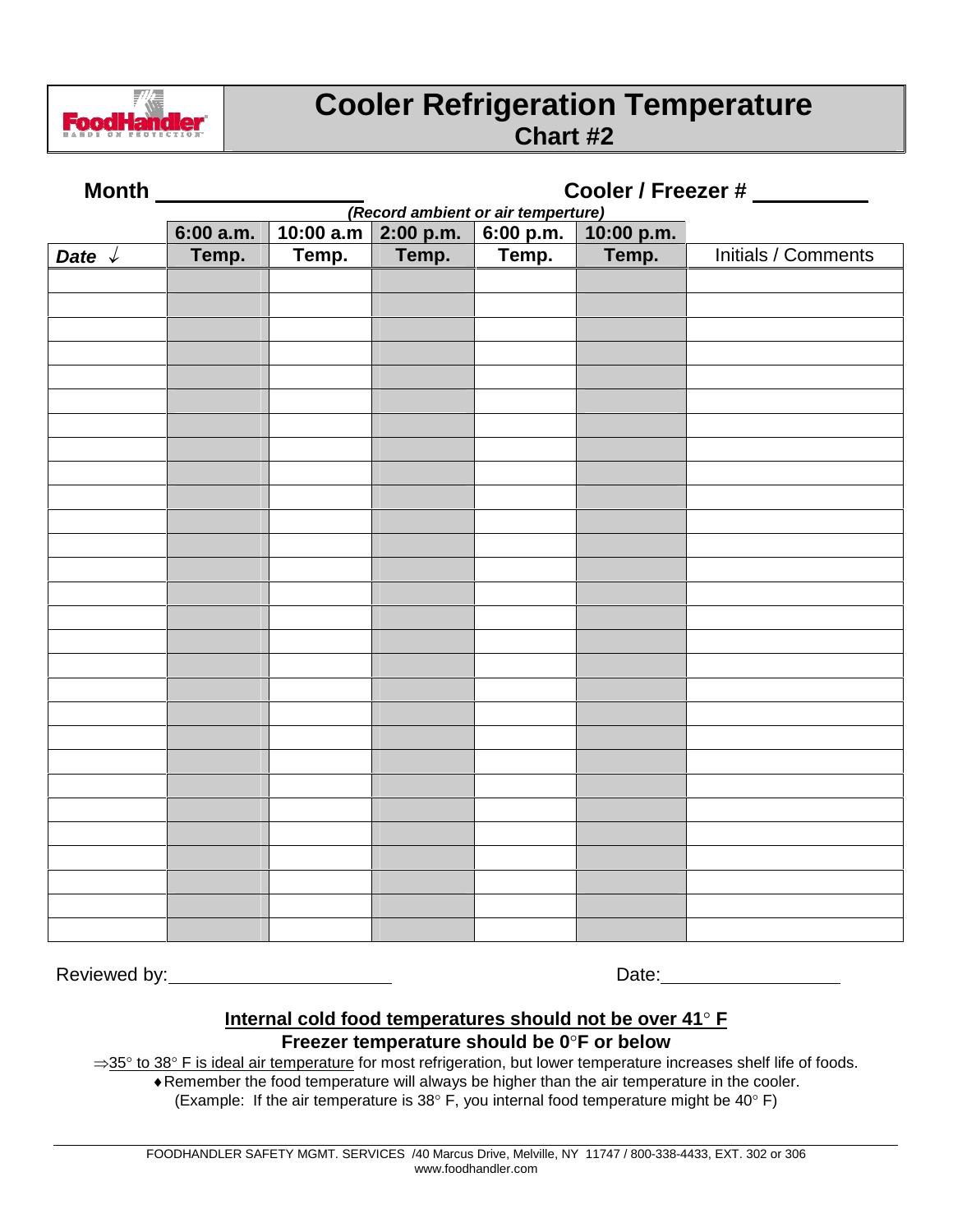

## **Time / Temperature Food Preparation Log**

(For foods prepared in advance of service, catering, etc.)

**Chart #3**

|       |            |      | (Record at least every 2 hours) |  |  |
|-------|------------|------|---------------------------------|--|--|
| Date: | Food Item: |      |                                 |  |  |
|       |            | time |                                 |  |  |
|       |            | temp |                                 |  |  |
|       |            |      |                                 |  |  |
|       |            | time |                                 |  |  |
|       |            | temp |                                 |  |  |
|       |            |      |                                 |  |  |
|       |            | time |                                 |  |  |
|       |            | temp |                                 |  |  |
|       |            |      |                                 |  |  |
|       |            | time |                                 |  |  |
|       |            | temp |                                 |  |  |
|       |            |      |                                 |  |  |
|       |            | time |                                 |  |  |
|       |            | temp |                                 |  |  |
|       |            |      |                                 |  |  |
|       |            | time |                                 |  |  |
|       |            | temp |                                 |  |  |
|       |            |      |                                 |  |  |
|       |            | time |                                 |  |  |
|       |            | temp |                                 |  |  |
|       |            |      |                                 |  |  |
|       |            | time |                                 |  |  |
|       |            | temp |                                 |  |  |
|       |            |      |                                 |  |  |
|       |            | time |                                 |  |  |
|       |            | temp |                                 |  |  |
|       |            |      |                                 |  |  |
|       |            | time |                                 |  |  |
|       |            | temp |                                 |  |  |
|       |            |      |                                 |  |  |
|       |            | time |                                 |  |  |

- Use log for production steps from storage / prep/ cold hold / cooking / hot hold / cooling / reheat
- Use a sanitized stem thermometer & check the thickest part of the food
- Prepare small portions to limit the time food is in the temperature **danger zone**  $\rightarrow$  41° to 135°F (some states require **140F hot holding minimum temperature**)
- Total time between 41 $^{\circ}$  and 135 $^{\circ}$ F must not exceed 4 HOURS

temp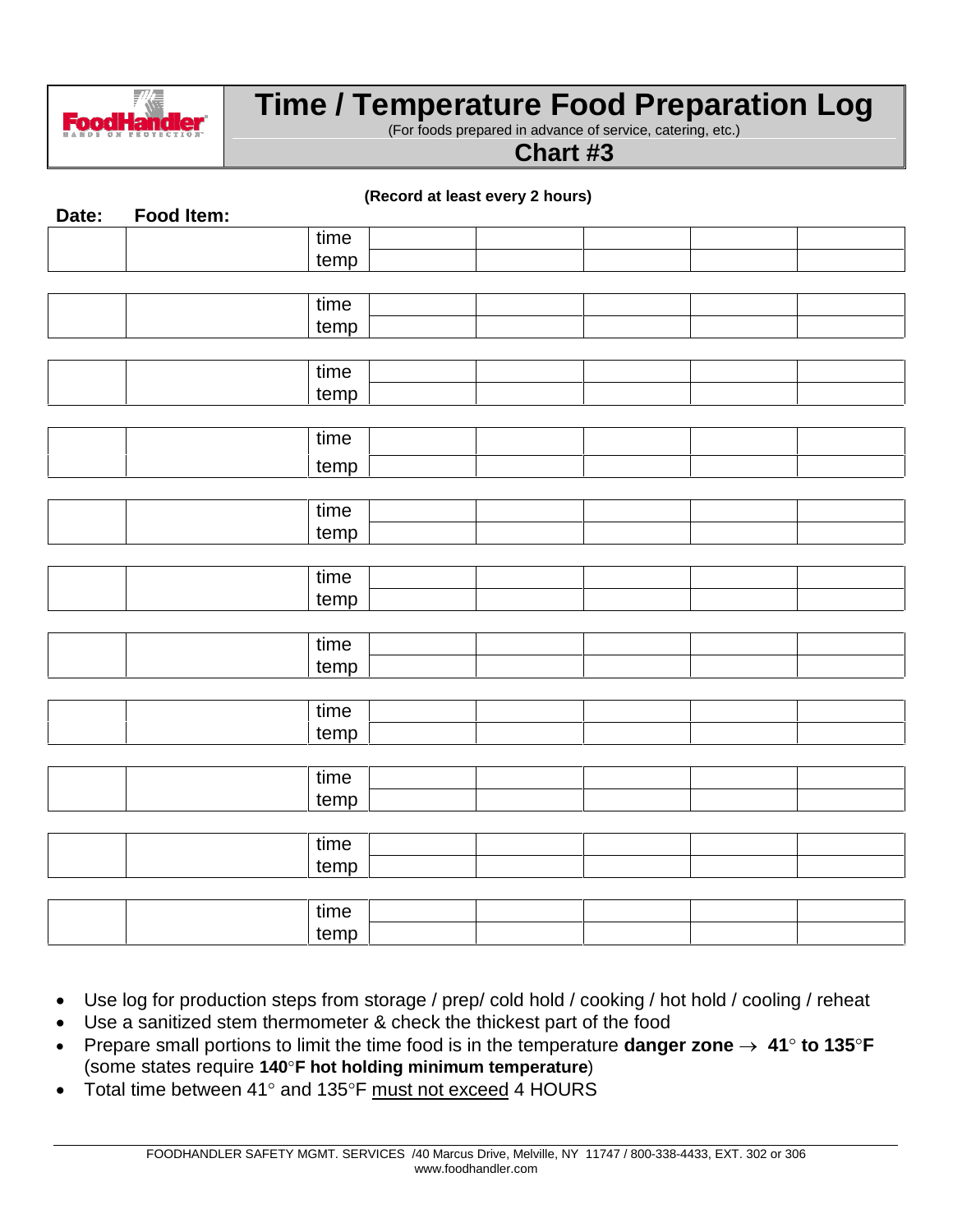

# **Receiving: Temperature / Quality Log**

**Chart #4**

Tracking for receiving perishable food shipments

| Month:                    |       |         |                                    |  |  |  |  |  |
|---------------------------|-------|---------|------------------------------------|--|--|--|--|--|
| <b>Product / Supplier</b> | Temp. | Reject? | <b>Quality Comments / Initials</b> |  |  |  |  |  |
|                           |       | Y/N     |                                    |  |  |  |  |  |
|                           |       |         |                                    |  |  |  |  |  |
|                           |       |         |                                    |  |  |  |  |  |
|                           |       |         |                                    |  |  |  |  |  |
|                           |       |         |                                    |  |  |  |  |  |
|                           |       |         |                                    |  |  |  |  |  |
|                           |       |         |                                    |  |  |  |  |  |
|                           |       |         |                                    |  |  |  |  |  |
|                           |       |         |                                    |  |  |  |  |  |
|                           |       |         |                                    |  |  |  |  |  |
|                           |       |         |                                    |  |  |  |  |  |
|                           |       |         |                                    |  |  |  |  |  |
|                           |       |         |                                    |  |  |  |  |  |
|                           |       |         |                                    |  |  |  |  |  |
|                           |       |         |                                    |  |  |  |  |  |
|                           |       |         |                                    |  |  |  |  |  |
|                           |       |         |                                    |  |  |  |  |  |
|                           |       |         |                                    |  |  |  |  |  |
|                           |       |         |                                    |  |  |  |  |  |
|                           |       |         |                                    |  |  |  |  |  |
|                           |       |         |                                    |  |  |  |  |  |
|                           |       |         |                                    |  |  |  |  |  |
|                           |       |         |                                    |  |  |  |  |  |
|                           |       |         |                                    |  |  |  |  |  |
|                           |       |         |                                    |  |  |  |  |  |
|                           |       |         |                                    |  |  |  |  |  |
|                           |       |         |                                    |  |  |  |  |  |
|                           |       |         |                                    |  |  |  |  |  |

- **Frozen foods must be 0F**
- **Use color labels orwrite the receiving date on the container for proper rotation of foods**

Reviewed by: The Contract of the Date: